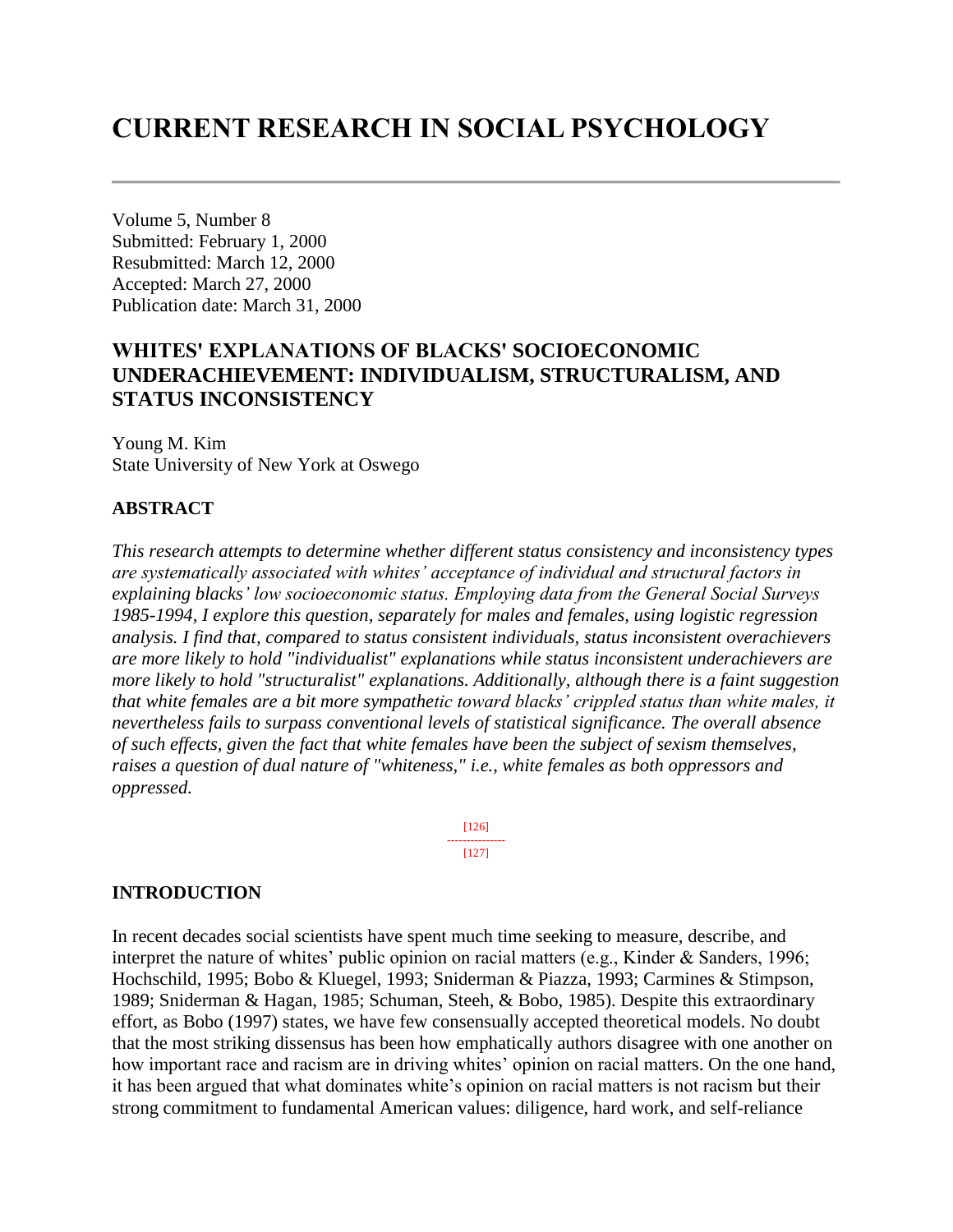(Sniderman & Kuklinski, 1998; D'Souza, 1995; Sniderman & Piazza, 1993; Carmines & Merriman, 1993; Carmines & Stimson, 1989). On the other hand, it has also been argued that it is "new" racism hidden in their strong commitment to fundamental American values (Yancey, 1999; Krysan, 1998; Sears et al., 1997; Shaefer, 1996; Kinder & Sanders, 1996; Schuman, Steech, & Bobo, 1985).

The present research contributes to this debate by analyzing whites' explanations of blacks' low socioeconomic status (SES) in terms of the association between vertical status inconsistencies within individuals and the images of stratification system that they hold. I focus here on the process that status inconsistent whites come to distinguish how the stratification system should work from how it does work. The present research argues that such process has a significant influence on how whites accept or reject various explanations of blacks' low SES.

The second main objective of this research is to examine possible differences between white males and females in explaining blacks' low SES. It is somewhat surprising to see that while the literature on sexism, gender stereotyping, and gender role attitudes is extensive, there has been relatively sparse research on possible differences in attitudes on racial issues between men and women. That is, much research makes the implicit assumption that the determinants of whites' racial attitudes are more or less the same across the sexes.

> [127] --------------- [128]

# **LITERATURE REVIEW**

## **Changing opinions on racial issues**

Much research has documented how the white American public opinions on racial issues have changed for the past two decades. On the one hand, there has been a steady decline of support among whites for racial discrimination and racial segregation of jobs, schools, and residential settings (Schuman & Steeh, 1996). Most whites at least in public opinion surveys endorse principles of racial equality (Schuman et al., 1997) and reject the notion of old-fashioned racism such as genetic inferiority of blacks (McConahay, 1986). On the other hand, most whites question about affirmative action's fairness (Lipset, 1992), strongly oppose particular policies like busing, racial preferences in hiring, and racial quotas (Schuman, Steeh, & Bobo, 1985), and oppose significantly more to race-targeted public policies than to comparable policies targeted for the poor (Bobo & Kluegel, 1993).

Some see these changes as a declining importance of race and racism. For example, Sniderman and Piazza (1993) claim that the problem of racial prejudice no longer dominates whites' attitudes about racial issues. Carmines and Stimson (1989) argue that "racial conservatism" must not be confused with racism because the former is the application of conservative principles to racial issues. Carmines and Merriman (1993) argue that non-racial ideology such as individualism plays a significant role in determining whites' attitudes on racial issues. Sniderman and Kuklinski (1998) argue that whites' opposition to affirmative action stems from a commitment to individual achievement and self-reliance rather than from a lack of concern with racial equality. And ultimately, D'Souza (1995) claims "the end of racism."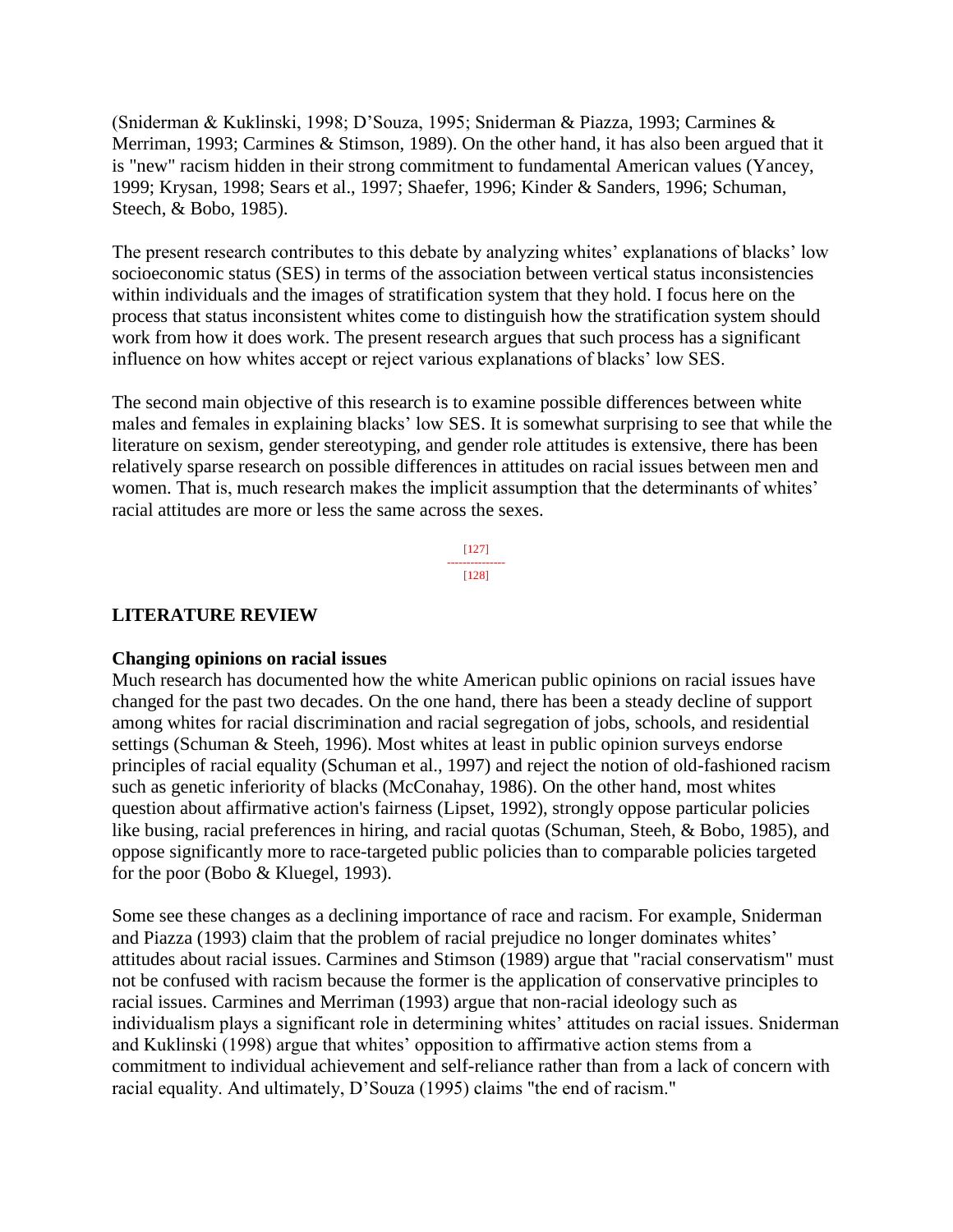Others still see these changes as a continuing importance of race and racism. Schuman, Steech, and Bobo, (1985) argue that there is a "principle-implementation gap," i.e., a paradox between whites' support for principles of equality and whites' opposition to implement such principles. Krysan (1998) reports that this gap has not shown marked changes over time. Kinder and Sanders (1996) argue that while most whites now reject the notion of genetic inferiority and embrace equal rights and opportunities, racial resentments continue to shape whites' opinion powerfully. Sears (1993) and Sears et al. (1997) argue old-fashioned racism has been reformulated as new racism, i.e., old-fashioned racism in disguise. Yancey (1999) and Shaefer (1996) claim that supporting an egalitarian ideology can be a convenient tool to hide racial prejudices, especially among "educated" whites.

> [128] --------------- [129]

Without taking sides in this particular dispute, we see that these two perspectives generally reflect two broadly defined intellectual traditions in social sciences: "individualist" approach in which characteristics of individuals are used to explain socioeconomic achievement and "structuralist" approach in which the larger structural constraints are seen as the cause socioeconomic underachievement. Those who follow individualist approach would argue that declining old-fashioned racism is an indicative of moving toward an open and merit-based system, and the legitimacy of the distribution of socioeconomic rewards should be influenced by the ideology of individualism which essentially posits a strong causal link between individual effort and success (Hochschild, 1995; Kluegel & Smith, 1986; Kluegel & Smith, 1983). In that sense, it is not surprising to see that most whites tend to believe that the poor are "deserving" because they violate commonly cherished values such as hard work, self-discipline, and industriousness (Kluegel, 1990). Furthermore, since such white public beliefs center on perceived personal deficiencies of the poor, not of blacks or any other minorities, it can be conveniently argued, "it's not race, it's class." In other words, as Sniderman and Piazza (1993) and Sniderman et al. (1991) argue, condemning the violation of commonly cherished American values has little to do with expressions of racial hostility.

By contrast, those who follow structuralist approach would argue that structural constrains are still alive and well in present-day race relations because old fashion racism has not merely disappeared, but reincarnated as new forms of racism, such as "aversive racism" and "symbolic racism." Aversive racism assumes that most whites have dual consciousness: feelings of superiority stemming from the historically racist culture of the United States and convictions of racial fairness and equality. Under these conflicting feelings, covert racism rather than overt racism is more likely to emerge by rationalizing racist attitudes and behaviors on the basis of non-racial factors (Dovidio et al., 1989; Gaertner & Dovidio, 1986). Similarly, symbolic racism is also a covert expression in terms of abstract and ideological symbols that blacks are violating cherished traditional American values or making illegitimate demands for changes in the racial status quo (Sears et al., 1997; Kinder & Sears, 1981; McConahay & Hough, 1976).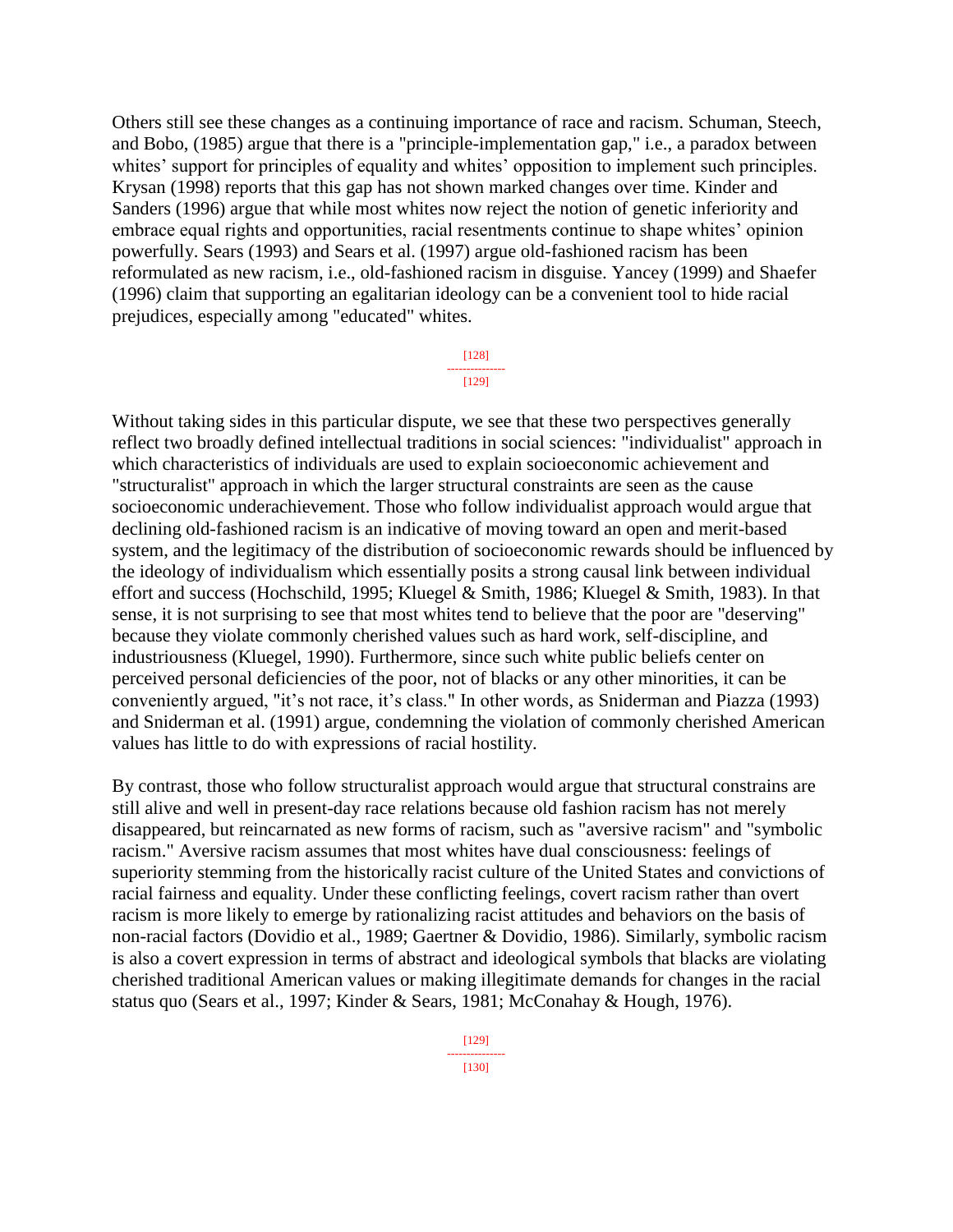### **The Status Inconsistency Thesis**

As a way of deepening our understanding of the nature of white public opinion, the present research attempts to analyze the nature of white public opinion by examining the association between vertical status inconsistencies within individuals and the images of stratification system that they hold. Stemming from Lenski's (1954, 1956) pioneering work, research on the theory of status inconsistency has received a great deal of attention. What do we mean by status inconsistency? Conceptualizing social status as a composite of multiple vertical dimensions, such as occupation, education, prestige, and income, this theory posits that individuals who are inconsistent among those measured dimensions are more likely to have different attitudes and behaviors than those who are consistent.

Empirical testing of this theory has generated a number of possible status inconsistency effects on various social behaviors and attitudes, such as political liberalism (Levey, 1996), psychological stress (Burke, 1996; Lange et al., 1991; Ashford, 1990), marital dissatisfaction (Chan & Smith, 1995; Creighton & Williams, 1992; Campbell, 1992), racial separatism (Holmes & Butler, 1987), spouse abuse (Hornung, McCullough, & Sugimoto, 1981) and occupational stress (Levine, 1993; Mannheim, 1993; Bacharach et al., 1993), to name only a few. The common finding for these different empirical studies has been that as a result of inconsistencies in socioeconomic statuses individuals experience strain and respond by showing attitudes and behaviors toward societal "change" as a way of coping such strain.

For example, let us consider an individual whose high achieved educational status met with low achieved income status. The theory posits that this inconsistency will shape how she reacts to her judgments about the distribution of monetary rewards. She is more likely to feel that inequity exists by comparing her qualification (i.e., education) and outcome (i.e., pay) to those of others (i.e., status consistency). The conceptual ground of this theory is based on the notion of relative deprivation. As Stouffer et al. (1949) argues, feelings of deprivation are relative, based less in objective condition and more in social comparison. Following this, we would expect that individuals develop differing images of the same stratification system based on a stock of different perceptions, experiences, and evaluations resulting from differing status inconsistency.

> [130] --------------- [131]

Socially observable characteristics (such as sex, race) are differentially evaluated in social interaction (Berger, Norman, Balkwell, & Smith, 1992; Berger, Cohen, & Zelditch, 1972). Such differential evaluation, in turn, generates a status hierarchy and forms differential performance expectations based on social characteristics that are a key factor in social interaction (Troyer & Younts, 1997). This is how social characteristics contribute to the social construction of a status order (Ridgeway, Johnson, & Diekema, 1994; Ridgeway & Berger, 1986). Then, what would be the possible relationship between status inconsistency and the social construction of status order? The status inconsistency theory posits that status inconsistent individuals are more likely to go against such social order that is thought to be responsible for their status discrepancy. Such individuals are also more likely to perceive blacks as the victims of social force rather than the victims of a self-inflicted injury.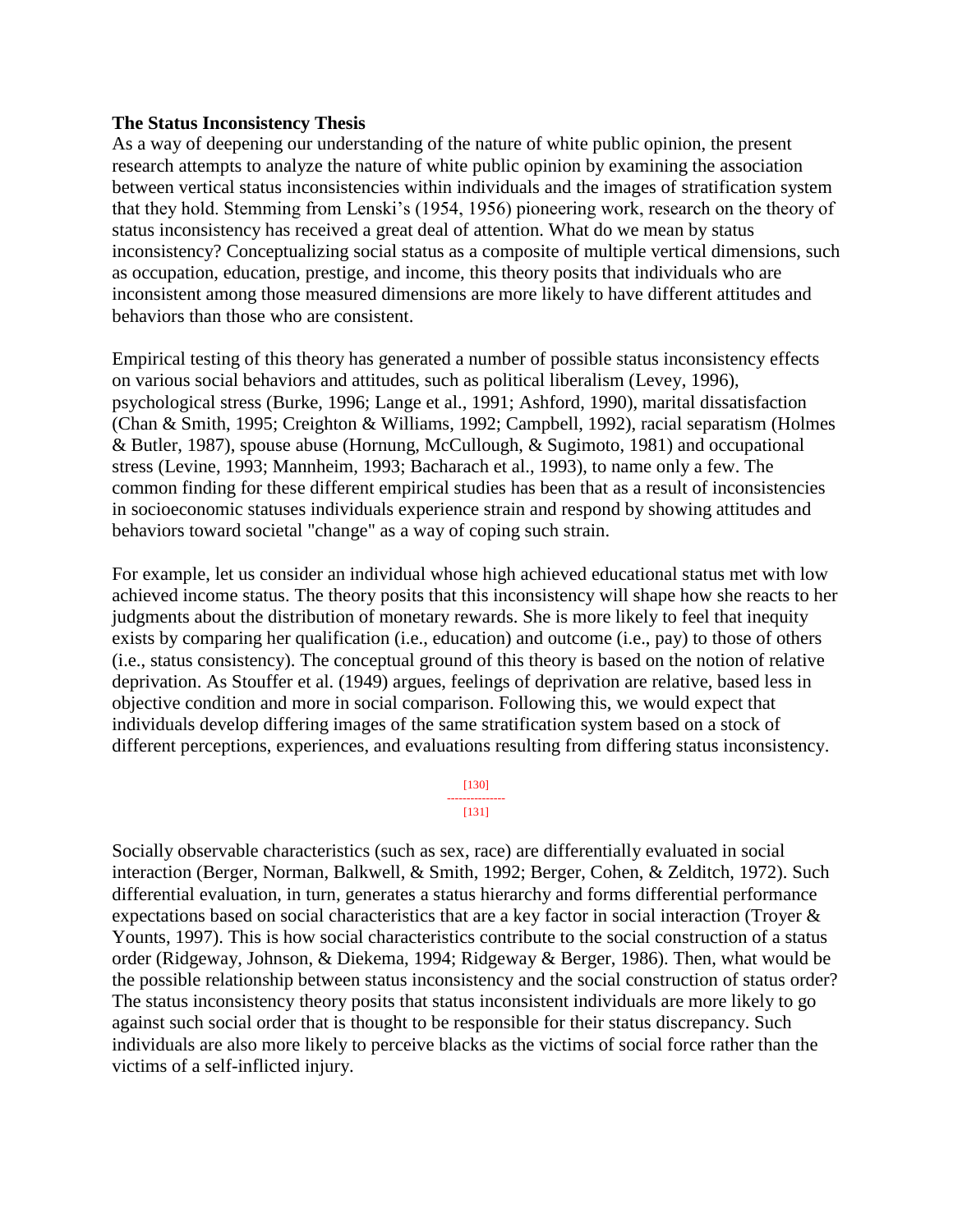When status inconsistency is conceptualized as differences between two vertical dimensions, then it is necessary to distinguish different patterns of inconsistency, such as contrasts between two dimensions in which the signs of differences are retained (Hope, 1975). In other words, if we consider an individual whose low educational status met with high-income status, we would expect quite different status inconsistency effects compared to the earlier example. For example, Hornung, McCullough, and Sugimoto (1981) report that underachieved husbands are more likely to commit spouse abuse while overachieved ones are less likely to use abusive behavior. Similarly, Holmes and Butler (1987) report that underachieved military personnel are more likely to express racial separatism than overachieved ones.

In sum, the present research contributes to the literature in two major ways. First, by exploring the possibility of status inconsistency effects in analyzing whites' public opinion on racial matters, we may shed further light on the nature of white racial attitudes under prevailing theories of individualism and new racism. Second, by exploring the possibility of gendered effects in analyzing whites' explanations of blacks' low SES, we may examine the existence of dual nature of "whiteness," i.e., conceiving white females as both oppressors and oppressed.

> [131] --------------- [132]

## **DATA**

The data used in this study are from the General Social Surveys (GSS) for 1985-1994 (Davis, 1995). The GSS was conducted by the National Opinion Research Center, and each survey provides data on a representative sample of English-speaking persons, 18 years of age and older, and residing in the 48 contiguous states of the United States. All analyses are performed on the pooled data, and analyses run year by year do not substantively different from those presented in this paper. I restrict attention to whites only. I have further excluded respondents with missing data on variables needed for the analyses to be presented here, doing so on an analysis-byanalysis basis in order to maximize the sample size available for each analysis. The final sample size is about 2,800 white males and 2,700 white females.<sup>1</sup>

### **Measures of Whites' Explanations of Blacks' Low SES**

Four dichotomous variables are selected to measure whites' explanations of blacks' low SES. They are based on the following interview questions:

On the average blacks have worse jobs, income, and housing than white people do. Do you think these differences are: 1) mainly due to discrimination? 2) because most blacks don't have the chance for education it takes to rise out of poverty? 3) because most blacks have less in-born ability to learn? 4) because most blacks just don't have the motivation or will power to pull themselves up out of poverty?

These four variables were dummy coded 1 if agree, and 0 otherwise.

### **Measures of Status Inconsistency**

To measure status inconsistency effects, I utilize a modified version of Hornung's (1977)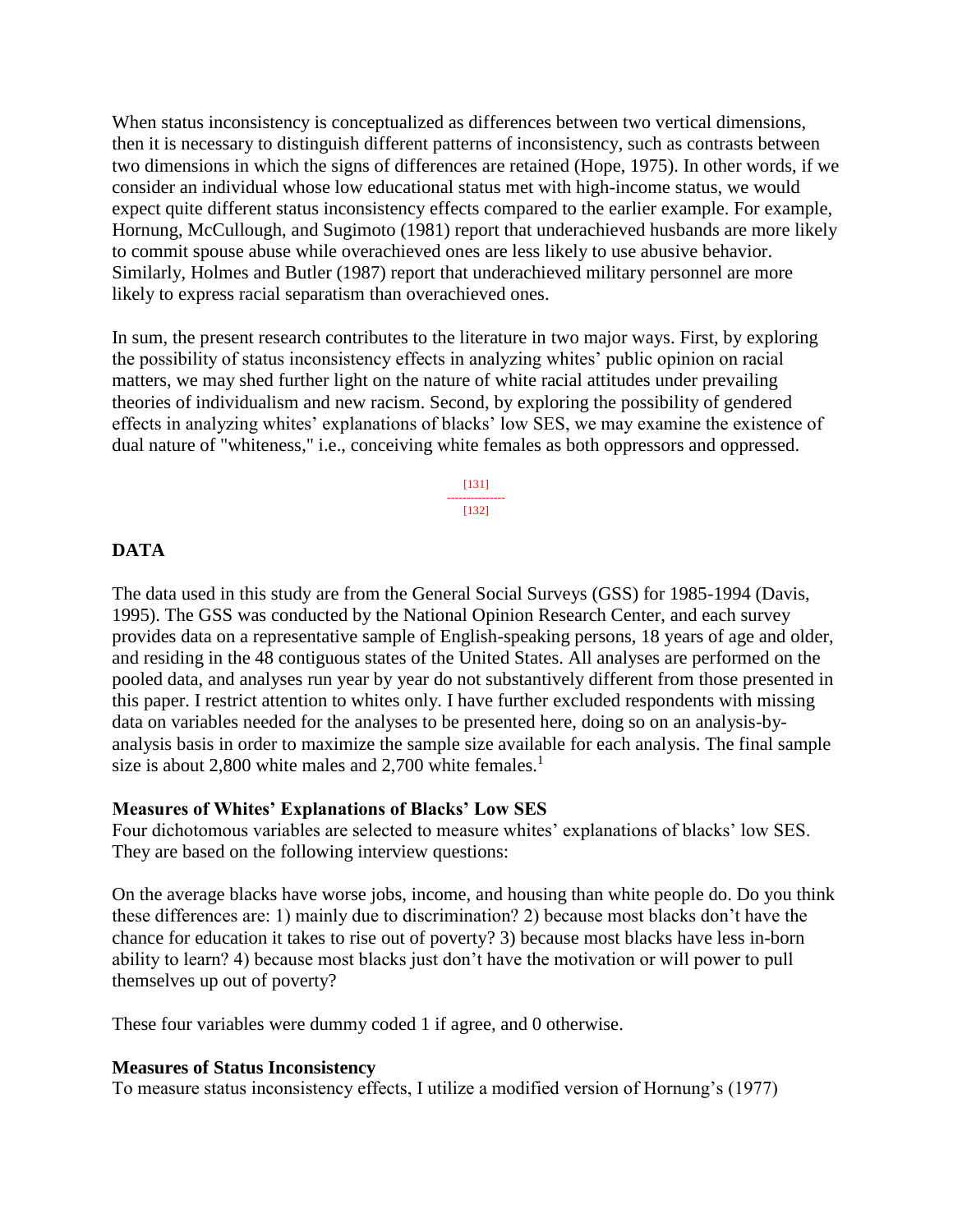specification. Both respondents' level of education and income (constant 1984 \$ by means of Consumer Price Index) are divided at the  $30<sup>th</sup>$  and  $70<sup>th</sup>$  percentiles, and further cross-classified yielding nine mutually exclusive categories. Then, the main diagonal necessarily represents the status consistent types, and the above as well as below the main diagonal represents the status inconsistent types.



Education is often understood as an investment and occupation as a return. Following this, I further distinguish status inconsistent underachievers (low income-high education + low incomemid education + and mid income-high education) from status inconsistent overachievers (low education- mid income + mid education–high income + and low education-high income). And each of these groups is contrasted to the status consistency types (high income-high education + mid income-mid education + low income–low education).<sup>2</sup>

## **Measures of Sociodemographic Control Variables**

To see whether any possible relationship between status inconsistency effects and racial attitudes holds net of other determinants, I include several other independent variables: Age, Sex, Social Class, Marital Status, Region, SMSA, and Time. Age is measured as respondents' actual age at the time of survey. Sex is dummy coded  $(1 = male, 0 = otherwise)$ , Social Class is also dummy coded (1 = working class, 0 = otherwise), Marital Status is also dummy coded (1 = married, 0 = otherwise), Region is also dummy coded  $(1 = South, 0 = otherwise)$ ,<sup>3</sup> and finally SMSA is also dummy coded (1 = SMSA, 0 = otherwise).<sup>4</sup>

## **METHOD**

Logistic regression analysis is an appropriate choice because four dependent variables are categorical. These four dependent variables are successively regressed on the selected independent variables, and the analyses are performed separately for males and females. Further, using covariance analysis procedure, possible gender differences in the determinants of whites' beliefs are examined.<sup>5</sup>

> [133] --------------- [134]

## **RESULTS**

### **Descriptive Findings**

**Table 1. Percentage of Respondents Who Agreed on Four Dependent Variables, by Sex and Status Inconsistency Groups**

|                         | <b>Due to Discrimination</b> |        | Due to Unequal<br><b>Chance for Education</b> |        | Due to Inborn<br><b>Disability</b> |        | Due to Lack of<br><b>Motivation</b> |               |
|-------------------------|------------------------------|--------|-----------------------------------------------|--------|------------------------------------|--------|-------------------------------------|---------------|
| <b>Status</b><br>Groups | Male                         | Female | Male                                          | Female | Male                               | Female | Male                                | <b>Female</b> |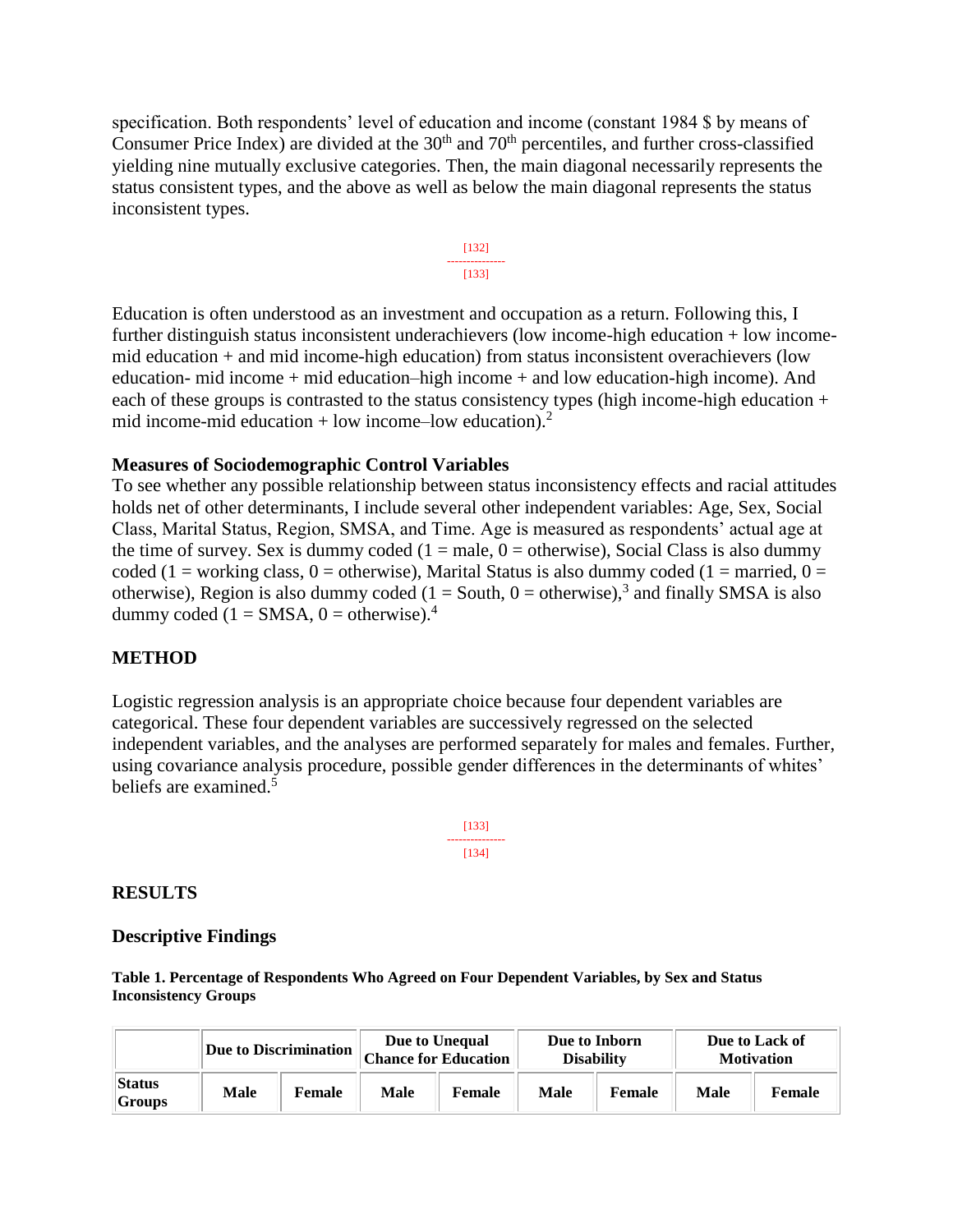| <b>Under</b>       | 41%     | 42%    | 55%     | 58%     | 10%     | 9%      | 51%     | 51%     |
|--------------------|---------|--------|---------|---------|---------|---------|---------|---------|
| <b>Achievers</b>   | (758)   | (1388) | (770)   | (1421)  | (768)   | (1415)  | (747)   | (1388)  |
| <b>Over</b>        | 28%     | 33%    | 42%     | 44%     | 24%     | 23%     | 72%     | 71%     |
| <b>Achievers</b>   | (697)   | (255)  | (696)   | (260)   | (686)   | (256)   | (678)   | (255)   |
| <b>Status</b>      | 34%     | 40%    | 51%     | 52%     | 14%     | 16%     | 57%     | 57%     |
| <b>Consistency</b> | (1399)  | (1037) | (1408)  | (1056)  | (1400)  | (1061)  | (1370)  | (1046)  |
| <b>Total</b>       | 35%     | 40%    | 50%     | 54%     | 15%     | 12%     | 59%     | 56%     |
|                    | (2854)  | (2680) | (2874)  | (2737)  | (2854)  | (2732)  | (2795)  | (2689)  |
| $ \chi^2 $         | $27***$ | $7*$   | $26***$ | $20***$ | $57***$ | $47***$ | $73***$ | $35***$ |

[134] --------------- [135]

 $*<sub>p</sub> < .05$   $*<sub>p</sub> < .01$   $*<sub>p</sub> < .001$ 

**Note**: Numbers in parentheses are bases of percentages.

Table 1 presents a simple cross-tabulation of four dependent variables and status inconsistency types, by sex. Several important patterns emerge. First, as one would expect, most whites do not endorse that blacks are disadvantageous because of their inborn disability. On the other hand, slightly less than 60 percent of whites believe it is due to lack of motivation among blacks. Second, whites are more likely to see unequal chance for education than discrimination as a major cause. That is, they tend to see that lack of resources rather than differential evaluation of such resources is more important in determining blacks' crippled position. Third, it indicates that underachievers are far more likely than overachievers to see that discrimination and unequal chance for education are the reasons for blacks' underachievement. Similarly, overachievers are far more likely than underachievers to believe that inborn disability and lack of motivation are the reasons. Fourth, while percentages fluctuate, inspecting responses by each sex yields that there is no substantial gender difference either across four dependent variables or across status inconsistency types. The analysis that follows examines whether these relationships hold net of other determinants of whites' racial attitudes.

### **Acceptance of Discrimination**

| Independent<br><b>Variable</b>   | Male $(\beta)$    | $e^{\beta}$ | Female $(\beta)$  | $e^{\beta}$ | Diff. $(\beta)$ | $e^{\beta}$ |
|----------------------------------|-------------------|-------------|-------------------|-------------|-----------------|-------------|
| <b>Under</b><br><b>Achievers</b> | $.33***$<br>(.10) | 1.39        | .05<br>(.09)      | 1.05        | $.28*$<br>(.13) | 1.21        |
| Over<br><b>Achievers</b>         | $-.29**$<br>(.11) | .75         | $-.22$<br>(.16)   | .80         | $-.07$<br>(.19) | .93         |
| Age                              | .00.<br>(0.00)    | 1.00        | $-.01$<br>(.00)   | .99         | .01<br>(0.00)   | 1.01        |
| <b>Working</b><br><b>Class</b>   | $-.07$<br>(.09)   | .93         | $-.22**$<br>(.08) | .81         | .15<br>(.12)    | 1.16        |

**Table 2. Logistic Regression Coefficients for Effects of Independent Variables on Whites' Acceptance of Discrimination**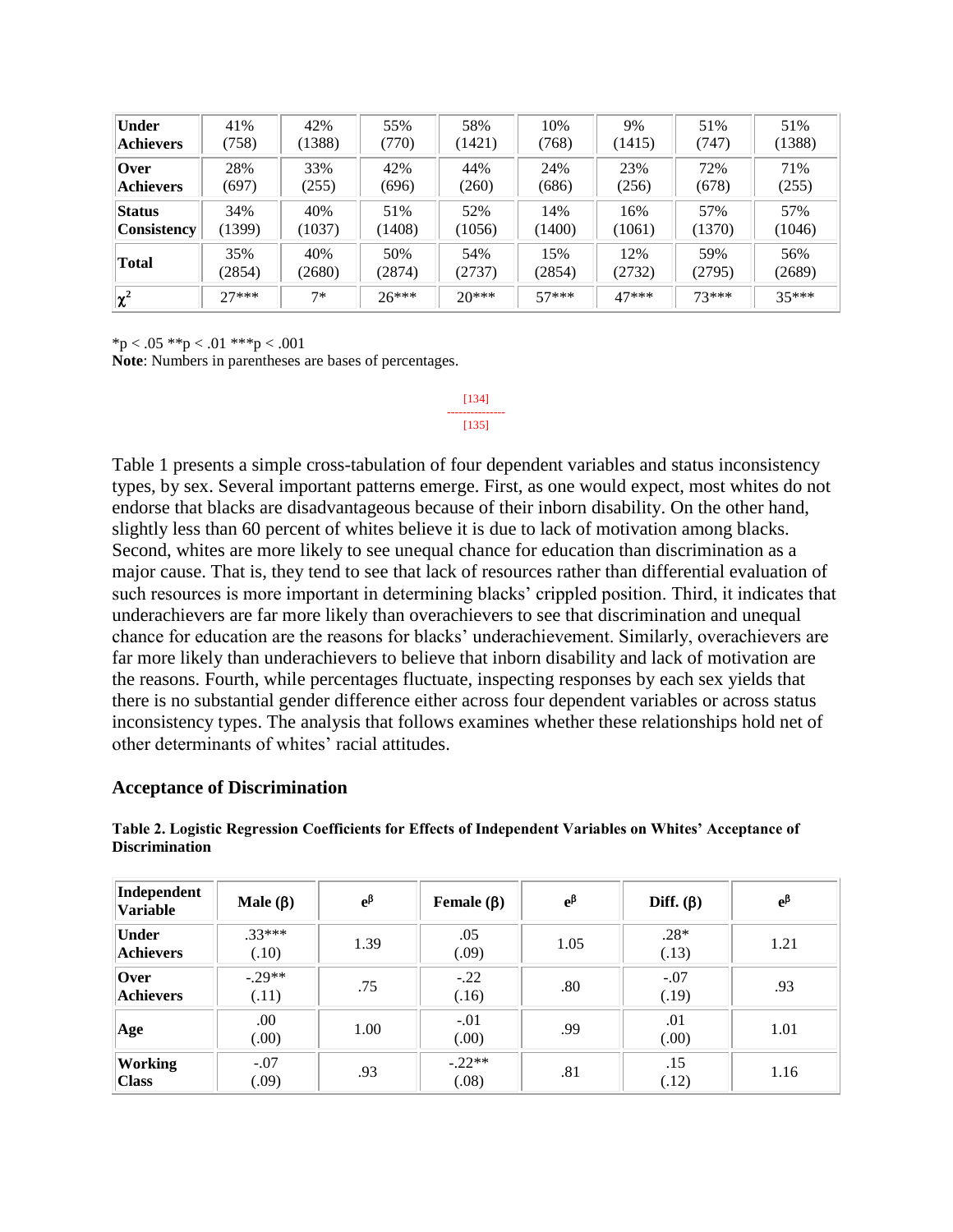| <b>Married</b>  | $-.11$<br>(.09)    | .90 | $-.17*$<br>(.08)  | .84 | .06<br>(.12)      | 1.07 |
|-----------------|--------------------|-----|-------------------|-----|-------------------|------|
| South           | $-.53***$<br>(.09) | .59 | $-49***$<br>(.09) | .61 | $-.04$<br>(.13)   | .96  |
| <b>SMSA</b>     | $-.03$<br>(.08)    | .97 | $-.17*$<br>(.08)  | .84 | .14<br>(.12)      | 1.15 |
| Time            | $-.05***$<br>(.01) | .96 | $-.01$<br>(.01)   | .99 | $-0.04*$<br>(.02) | .96  |
| <b>Constant</b> | $3.26**$<br>(1.18) |     | .57<br>(1.15)     |     | 2.69<br>(1.64)    |      |

 ${}^{\ast}p$  < .05  ${}^{\ast}{}^{\ast}p$  < .01  ${}^{\ast}{}^{\ast}{}^{\ast}p$  < .001

**Note**: Numbers in parentheses are standard errors; number of cases is 5,215 (2,682 white males and 2,533 white females).

#### [135] --------------- [136]

Table 2 presents logistic regression coefficients for the effects of status inconsistency net of other selected independent variables on whether whites accept discrimination as a major cause of blacks' low SES.<sup>6</sup> The estimates for South for both white males and females indicate that southerners are far less likely than northerners to believe discrimination as a major cause.<sup>7</sup> It comes as no surprise because southern whites have historically shown high degree of racial prejudice and this is consistent with previous research (e.g., Kuklinski, Cobb, & Gilens 1997; Glaser & Gilens, 1997; Kinder & Sanders, 1996; Ransford & Palisi, 1992). Time also has an effect. In particular, belief on discrimination as a major cause has decreased significantly among white males, but not among white females. This implies a growing belief among white males that discrimination is a thing of the past.

The effects of status inconsistency are clearly more pronounced among white males than among white females. Within white males, acceptance of discrimination occurs 1.39 times as frequent among underachievers and .75 times among overachievers than among status consistent individuals. Why then status inconsistent individuals are substantially different from status consistent individuals in recognition of how racial discrimination has limited blacks' opportunity? One possible answer is that status inconsistency has created perceived differences between how distributive justice system should work and how it in fact does work. That is, while most whites ideologically believe that relative position in stratification hierarchy should be based on individual ability and effort, those who are underachievers feel more sensitivity than status consistent whites to the socioeconomic disadvantage of blacks.

> [136] --------------- [137]

### **Acceptance of Unequal Chance for Education**

**Table 3. Logistic Regression Coefficients for Effects of Independent Variables on Whites' Acceptance of Unequal Chance for Education**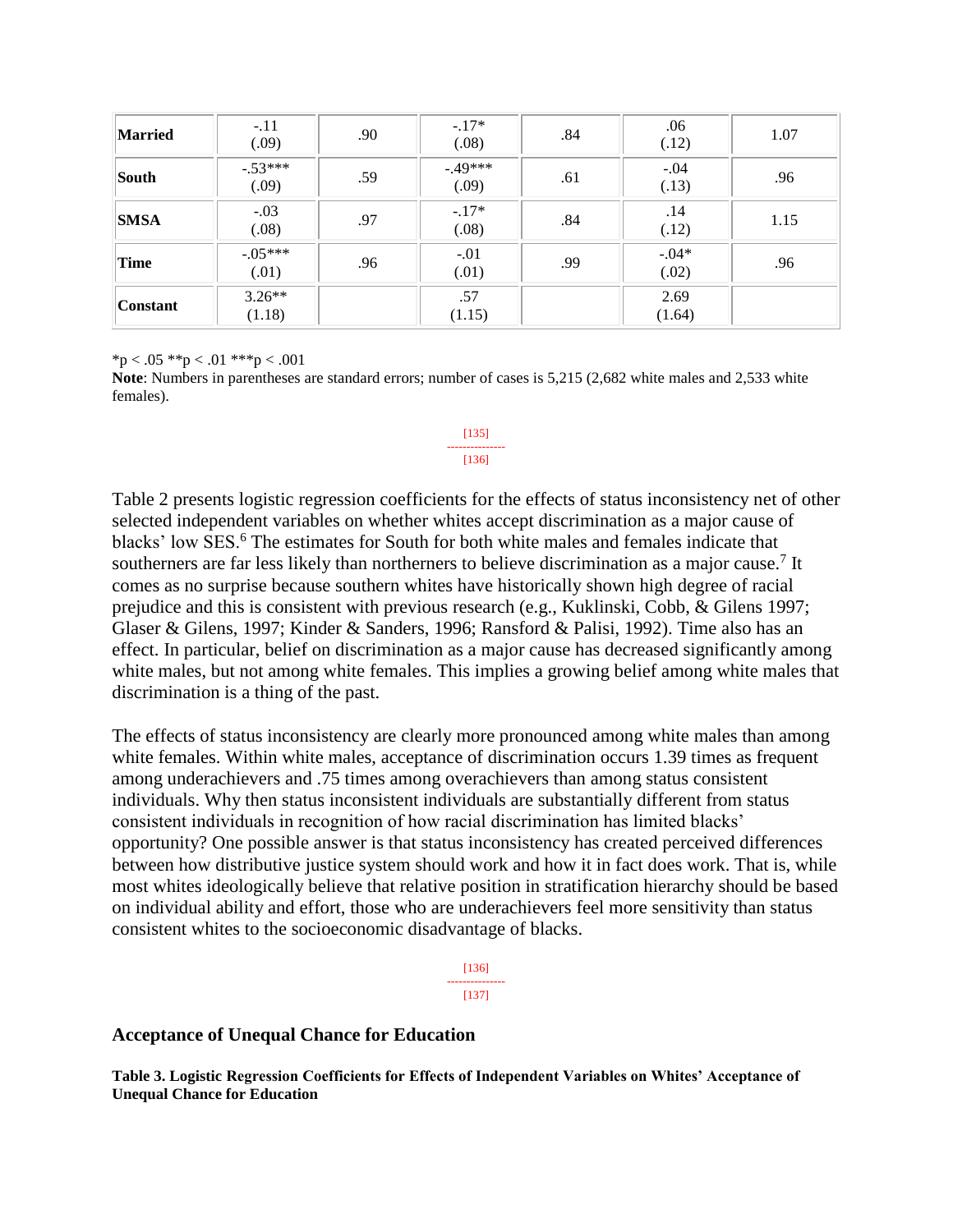| Independent<br><b>Variable</b>   | Male $(\beta)$     | $\mathrm{e}^{\beta}$ | Female $(\beta)$   | $e^{\beta}$ | Diff. $(\beta)$ | $e^{\beta}$ |
|----------------------------------|--------------------|----------------------|--------------------|-------------|-----------------|-------------|
| <b>Under</b><br><b>Achievers</b> | $.22*$<br>(.10)    | 1.25                 | $.22**$<br>(.08)   | 1.24        | .00.<br>(.13)   | 1.01        |
| Over<br><b>Achievers</b>         | $-.25**$<br>(.10)  | .78                  | $-.30*$<br>(.15)   | .74         | .05<br>(.18)    | 1.05        |
| Age                              | .00.<br>(0.00)     | 1.00                 | $-00.$<br>(0.00)   | 1.00        | .00.<br>(.00)   | 1.00        |
| <b>Working</b><br><b>Class</b>   | $-.60***$<br>(.08) | .55                  | $-.61***$<br>(.08) | .55         | .01<br>(.12)    | 1.01        |
| <b>Married</b>                   | $-.04$<br>(.09)    | .96                  | $-.11$<br>(.08)    | .90         | .07<br>(.12)    | 1.07        |
| South                            | $-.71***$<br>(.08) | .49                  | $-.78***$<br>(.09) | .46         | .07<br>(.12)    | 1.07        |
| <b>SMSA</b>                      | .01<br>(.08)       | 1.01                 | .14<br>(.08)       | 1.15        | $-.13$<br>(.12) | .87         |
| <b>Time</b>                      | $-.03**$<br>(.01)  | .97                  | .00.<br>(.01)      | 1.00        | $-.03$<br>(.02) | .97         |
| <b>Constant</b>                  | $2.59*$<br>(1.13)  |                      | $-.20$<br>(1.14)   |             | 2.79<br>(1.61)  |             |

 $*<sub>p</sub> < .05$   $*<sub>p</sub> < .01$   $*<sub>p</sub> < .001$ 

**Note**: Numbers in parentheses are standard errors; number of cases is 5,290 (2,701 white males and 2,589 white females).

#### [137] --------------- [138]

# Table 3 presents logistic regression coefficients on whether whites accept unequal chance for education as a major cause of black's low SES. As expected, the estimate for South continues to be significant for both males and females. It is interesting to see that both white working class males and females are far less likely than middle class to believe unequal chance for education as a major cause. What is the implication of this? One interpretation might be that stemming from relative deprivation working class whites are more likely to have racial hostility than middle class whites (Kluegel & Smith, 1983). Similarly, following Bobo's (1988) realistic group conflict theory, racial attitudes might reflect perceived competition between racial groups over limited resources (see also Bonacici, 1976). In other words, working class whites are more likely to take "a loser for every winner" approach, meaning economic gain by blacks (e.g., government intervention) inevitably weakens their economic status.

With regard to the effects of status inconsistency, acceptance of unequal educational opportunity occurs 1.25 times as frequent among underachievers and .78 times among overachievers than among status consistent individuals within white males. Similarly, it occurs 1.24 times among underachievers and .74 times among overachievers than among status consistent individuals within white females. While there is no significant sex interaction, status inconsistent individuals are substantially different from status consistent individuals in recognition of how unequal educational opportunity has limited blacks' opportunity.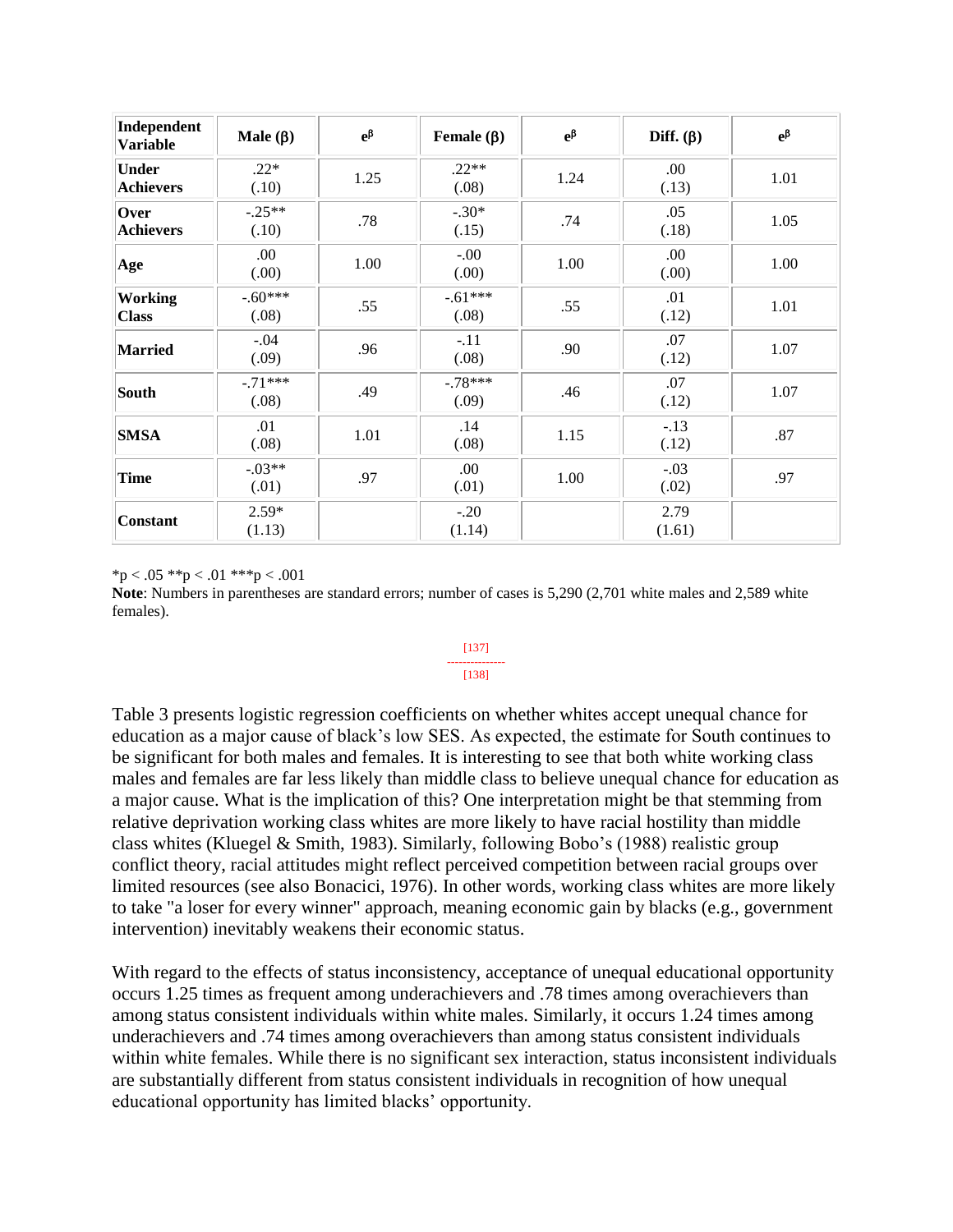### **Acceptance of Inborn Disability**

| Independent<br><b>Variable</b> | Male $(\beta)$     | $e^{\beta}$ | Female $(\beta)$   | $e^{\beta}$ | Diff. $(\beta)$   | $e^{\beta}$ |
|--------------------------------|--------------------|-------------|--------------------|-------------|-------------------|-------------|
| Under<br><b>Achievers</b>      | $-.28$<br>(.15)    | .75         | $-.57***$<br>(.13) | .56         | .29<br>(.20)      | 1.34        |
| Over<br><b>Achievers</b>       | $.52***$<br>(.13)  | 1.68        | .25<br>(.18)       | 1.28        | .27<br>(.22)      | 1.31        |
| Age                            | $.03***$<br>(0.00) | 1.03        | $.04***$<br>(0.00) | 1.04        | $-.01$<br>(.01)   | 1.00        |
| <b>Working</b><br><b>Class</b> | $.53***$<br>(.12)  | 1.70        | $.31**$<br>(.12)   | 1.36        | .22<br>(.17)      | 1.24        |
| Married                        | $-.19$<br>(.12)    | .83         | $-.07$<br>(.12)    | .93         | $-.12$<br>(.17)   | .89         |
| South                          | $.80***$<br>(.11)  | 2.23        | $.59***$<br>(.12)  | 1.80        | .22<br>(.17)      | 1.24        |
| <b>SMSA</b>                    | $-.19$<br>(.12)    | .83         | $-.08$<br>(.12)    | .93         | $-.11$<br>(.17)   | .89         |
| <b>Time</b>                    | $-.06**$<br>(.02)  | .94         | $-.09***$<br>(.02) | .92         | .04<br>(.03)      | 1.04        |
| <b>Constant</b>                | 2.05<br>(1.60)     |             | 5.08**<br>(1.70)   |             | $-3.03$<br>(2.33) |             |

**Table 4. Logistic Regression Coefficients for Effects of Independent Variables on Whites' Acceptance of Inborn Disability**

 $*p < .05 **p < .01 **p < .001$ 

**Note**: Numbers in parentheses are standard errors; number of cases is 5,263 (2,681 white males and 2,582 white females).

#### [138] --------------- [139]

Table 4 presents logistic regression coefficients for effects of status inconsistency on whether respondents believe inborn disability as a major cause of black's underachievement. What is measured here is the belief that blacks are responsible for their own misfortune that stems from their innate inferiority. No matter how unpopular this view is nowadays, we still see systematic associations between the perception of genetic inferiority and selected independent variables. The table indicates that acceptance of inborn disability occurs 1.70 times as frequent among working class white males than among middle class white males. This relationship again supports Bobo's (1988) realistic group conflict theory. In addition to continued significance of South and Working Class, the effect of Age is highly significant for both males and females for the first time. In particular, one-year change in age increased the odds of acceptance of inborn disability by 3 percent for males and 4 percent for females. This is consistent with previous research that has shown that younger people typically are less prejudiced than are older people (Firebaugh & Davis 1988; Schuman & Bobo 1988; Smith 1981; Tuch 1987).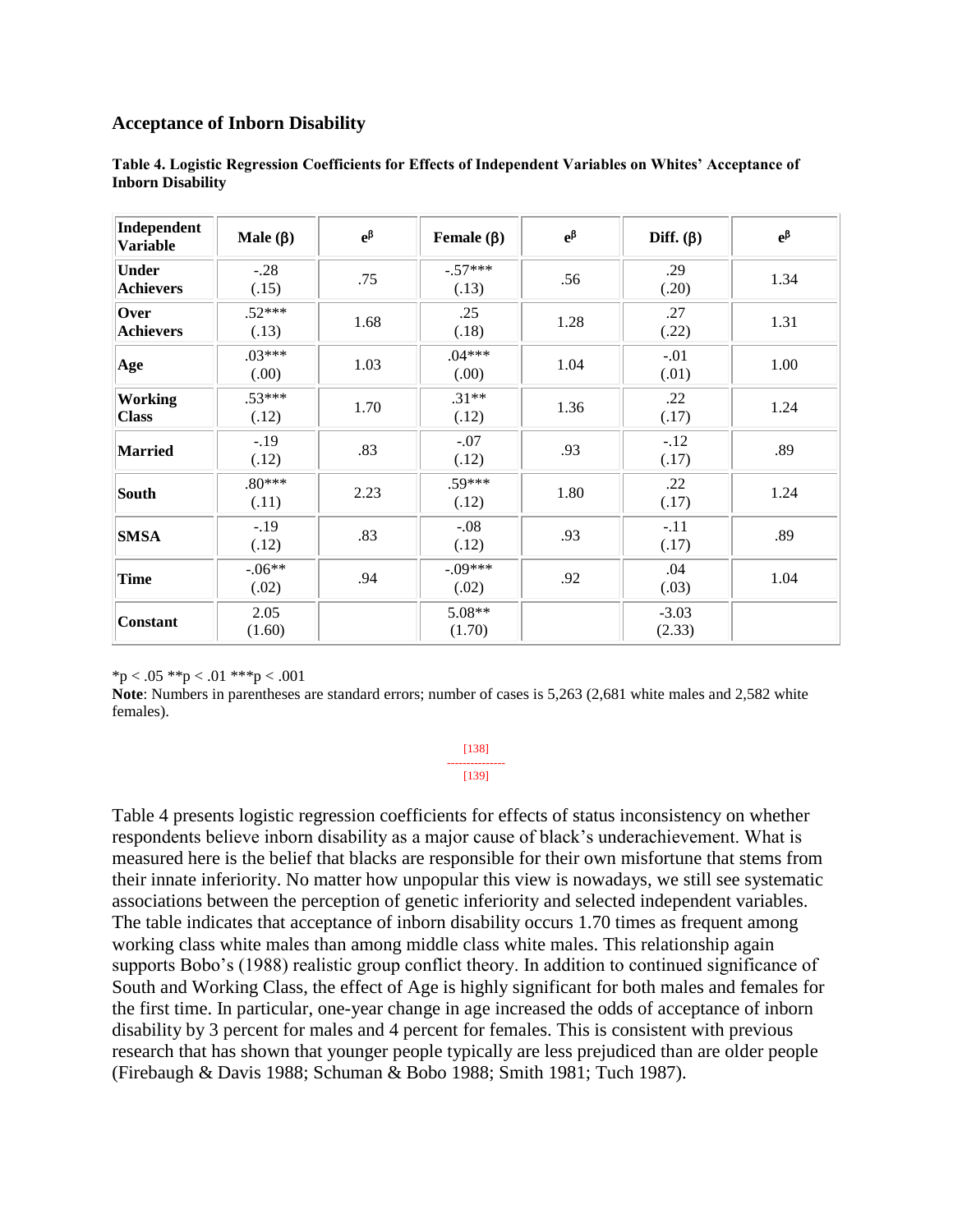With regard to the effects of status inconsistency, acceptance of inborn disability occurs 1.68 times as frequent among overachievers than among status consistent individuals within white males. Similarly, it occurs .56 times among underachievers than among status consistent individuals within white females. Again, there is no significant sex interaction.

### **Acceptance of Lack of Motivation**

| Table 5. Logistic Regression Coefficients for Effects of Independent Variables on Whites' Acceptance of Lack |  |  |  |
|--------------------------------------------------------------------------------------------------------------|--|--|--|
| of Motivation                                                                                                |  |  |  |

| Independent<br><b>Variable</b>   | Male $(\beta)$    | $\mathrm{e}^{\beta}$ | Female $(\beta)$   | $e^{\beta}$ | Diff. $(\beta)$    | $e^{\beta}$ |
|----------------------------------|-------------------|----------------------|--------------------|-------------|--------------------|-------------|
| <b>Under</b><br><b>Achievers</b> | $-.20*$<br>(.10)  | .82                  | $-.23**$<br>(.09)  | .80         | .03<br>(.13)       | .81         |
| Over<br><b>Achievers</b>         | $.58***$<br>(.11) | 1.79                 | $.42**$<br>(.16)   | 1.53        | .16<br>(.19)       | 1.18        |
| Age                              | $.01**$<br>(0.00) | 1.01                 | $.01***$<br>(0.00) | 1.02        | $-.00$<br>(00)     | .99         |
| <b>Working</b><br><b>Class</b>   | $.51***$<br>(.09) | 1.66                 | $.35***$<br>(.08)  | 1.42        | .16<br>(.12)       | 1.17        |
| Married                          | $.24**$<br>(.09)  | 1.28                 | .08<br>(.08)       | 1.09        | .16<br>(.12)       | 1.17        |
| South                            | $.72***$<br>(.09) | 2.04                 | $.45***$<br>(.09)  | 1.57        | $.27*$<br>(.13)    | 1.30        |
| <b>SMSA</b>                      | .05<br>(.08)      | 1.06                 | .04<br>(.08)       | 1.04        | .01<br>(.12)       | 1.01        |
| <b>Time</b>                      | $-.02$<br>(.01)   | .98                  | $-.06***$<br>(.01) | .94         | $.04*$<br>(.02)    | 1.04        |
| <b>Constant</b>                  | 1.96**<br>(1.17)  |                      | 5.24***<br>(1.14)  |             | $-3.28*$<br>(1.64) |             |

 $*<sub>p</sub> < .05; **<sub>p</sub> < .01; **<sub>p</sub> < .001$ 

**Note**: Numbers in parentheses are standard errors; number of cases is 5,168 (2,624 white males and 2,544 white females).

#### [139] --------------- [140]

Table 5 presents logistic regression coefficients on whether respondents see lack of motivation as a major cause of black's low SES. As note earlier, the dependent variable measures the perception of whites that blacks are contributing to the problems that plague them by not having necessary motivation and will power. And, as shown previously, acceptance of this is very popular for both sexes (59 percent for white males and 56 percent for white females). Again, Southerners are about 100 percent more likely than Northerners, and Southern white males are about 30 percent more likely than Southern white females, to subscribe to this explanation.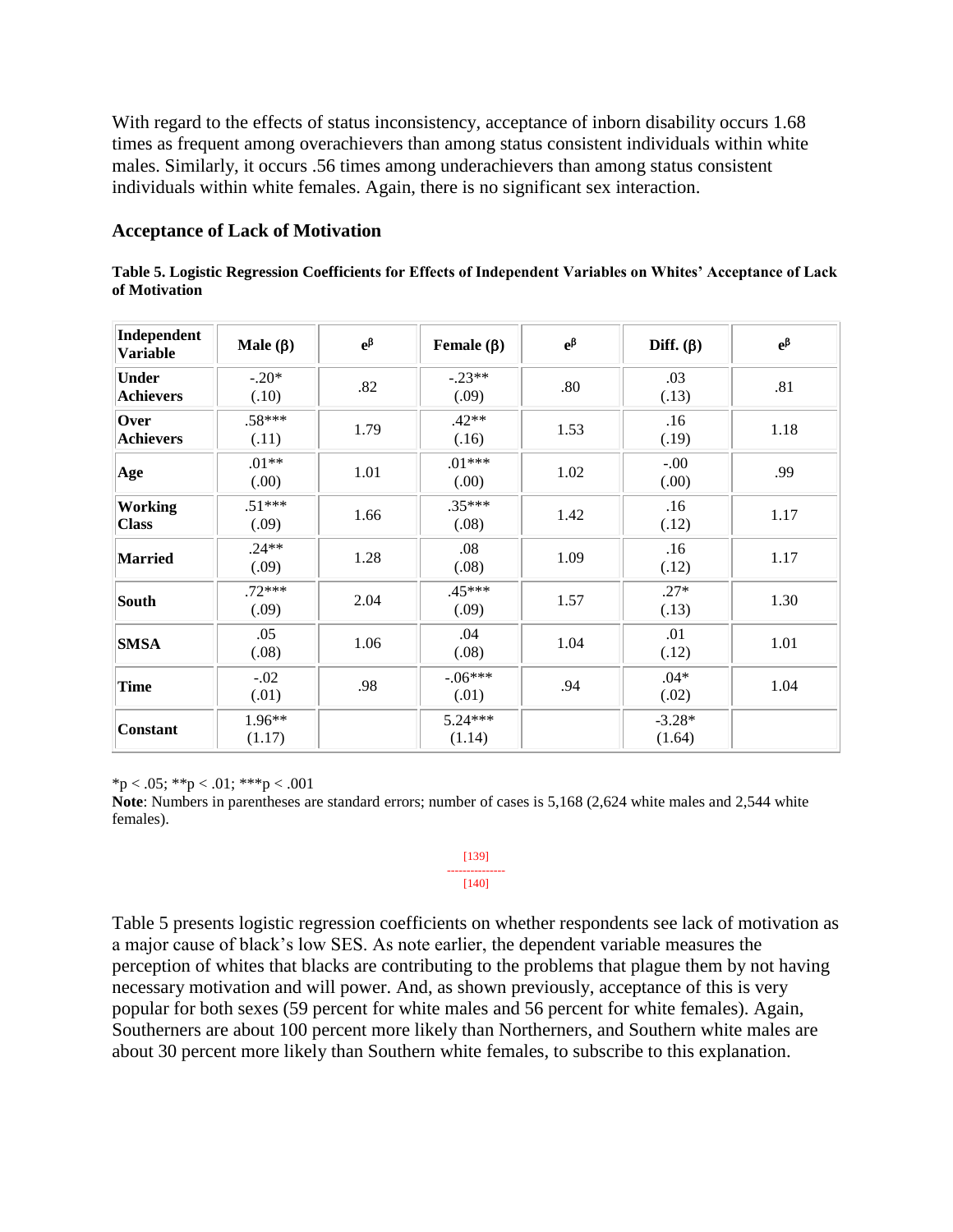One unit change in Time decreased the odds of acceptance by 6 percent for white females. On the other hand, the effect of time is not significant among white males. Accordingly, the interaction effect between Time and Sex is statistically significant. What does this pattern of results signify? There is, perhaps, an implication that white females are becoming more sympathetic toward blacks than white males.

As far as the effects of status inconsistency concern, acceptance of lack of motivation occurs .82 times as frequent among underachievers and 1.79 times among overachievers than among status consistent white males. Among white females, it occurs about .80 times among underachievers and 1.53 times among overachievers. Again, there is no significant sex interaction.

## **DISCUSSION**

Combining the 1985-1994 GSS data, I estimated, separately for white males and females, a set of logistic equations for analyzing whites' explanations of blacks' low SES. The analyses suggest the presence of strong status inconsistency effects. Regardless of sex, status inconsistent underachievers are far more likely to hold structural explanations, while status inconsistent overachievers are far more likely to hold individualistic explanations.<sup>8</sup> Furthermore, the strongest aspect of the status inconsistency effects is their stability. I found status inconsistency effects to be implicated in whites' views on all four dependent measures.



As discussed earlier, individualist perspective dictates that whites' opinions on racial matters are an expression of strong endorsement of nonracial ideologies: individualism, conservatism, and American credo and values. On the other hand, new racism perspective dictates that white's opinions use such non-racial ideologies to express their racist attitudes prevalent among adult whites due to racist socialization and culture. Our major finding that whites' opinions are strongly conditioned by status inconsistency supports neither of these perspectives, and indeed casts doubts on the validity of these two perspectives. Despite overwhelming endorsement of individual factors by whites in obtaining socioeconomic rewards, status inconsistent whites deviate from such endorsement by over-endorsing either individual or structural factors. That is, whites manifest an acute awareness of the conflicting character of two vertical status dimensions they hold, and such awareness cannot be viewed in terms of a single overarching ideology, such as individualism.

The hallmark of new racism perspective has been the notion of long-standing predisposition of racist attitudes among whites due to racist socialization and culture. It follows that such predisposition should be fairly inflexible and difficult to change over lifetime. If this assumption is correct, then how can we explain the presence of status inconsistency effects? There is no compelling reason to believe that status inconsistent individuals are significantly more or less racially prejudiced than status consistent individuals. Hence, we come to the conclusion that "hidden" racism plays at best a weak central part in the denial of importance of structural causes of blacks' status.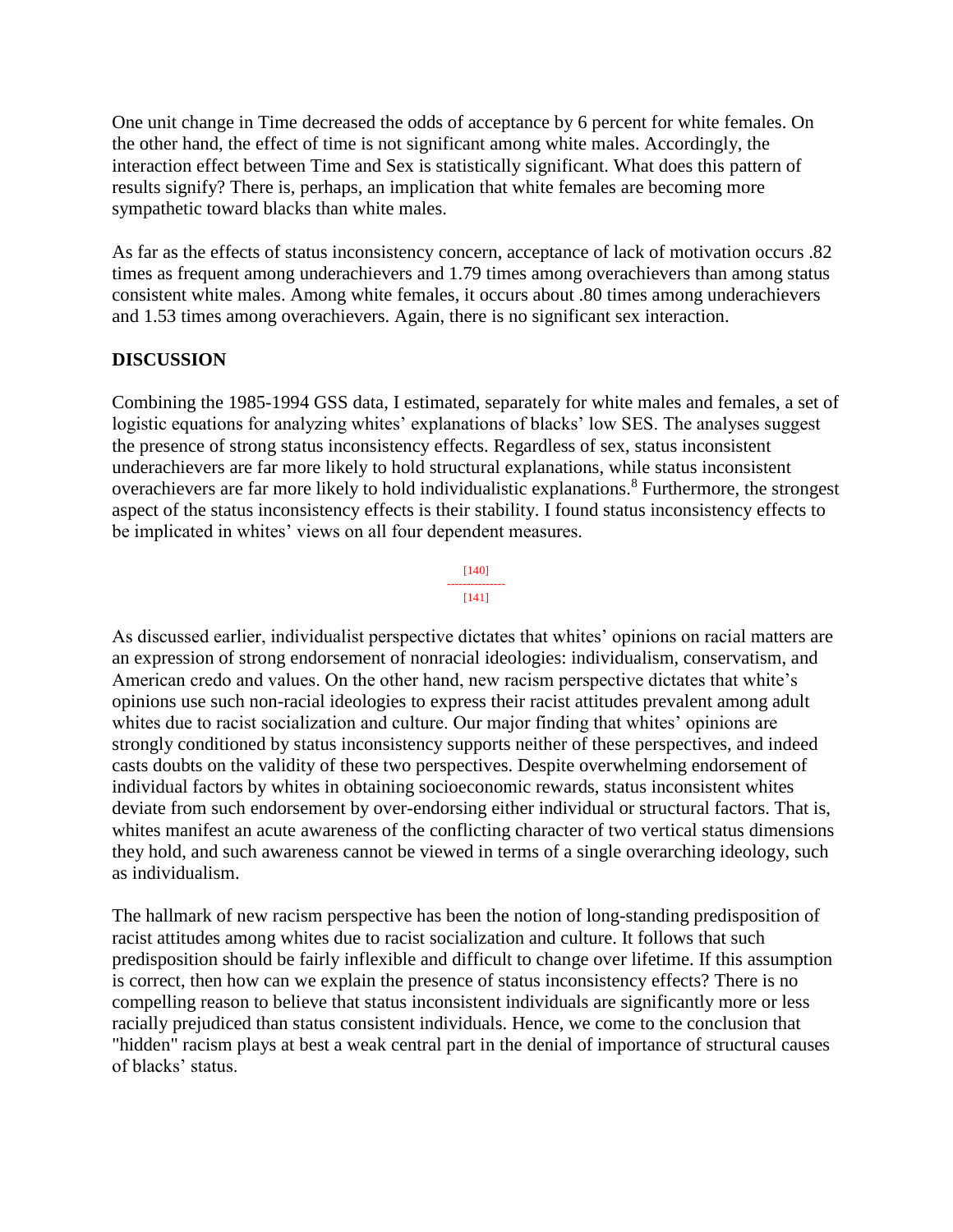Previous research (e.g., Johnson, 1992) indicates that since women have been the subject of long term inequalities themselves, that they would be more sympathetic towards minorities. While this sounds very plausible, this was not supported by this research. There is a faint suggestion that white females are a bit more sympathetic toward blacks' crippled status than white males, but it fails to surpass conventional levels of statistical significance. This overall absence of the interaction effects between independent variables and gender on all four dependent measures raises a question of white female racism, a relatively new term because gender differences on racial issues have been by and large ignored in previous research. There is little doubt that white males and females hold fairly similar views on racial issues. What is less certain is why this similarity exists given the fact that women have been oppressed historically. One possible answer is that, as Joseph (1981) argues, white females might be both tools and benefactors of racism. Therefore, we must recognize white females' social position as both oppressors and oppressed. That is, given the extensive privileges of whiteness, white females' immediate economic self-interest might be to maintain racism (Alcoff, 1999).

#### [141] --------------- [142]

Finally, the current analysis and its limitations suggest a number of implications for future research. First, an investigation using different status dimensions would benefit the examination of status inconsistency effects on whites' racial attitudes. For example, the effects of status inconsistency measured by income and occupational prestige (or any other evaluative measures) differences may be quite different from the effects used in this analysis. Another venue might be investigating the effects of status inconsistency on whites' racial attitudes due to intergenerational social mobility, including both upward and downward movements as well as immobility. Second, further empirical research and theoretical underpinning on gender differences on racial attitudes are needed. Why are white females who have been the subject of sexism themselves not more sympathetic towards minorities? Should we acknowledge the significance of white women's racism? Hence, is "white female supremacy" as much important as "white male supremacy" in studies of race relations? Can white female supremacy be attributed to "false" consciousness? These questions remain to be answered. Third, differences in opinion between blacks and whites on blacks' underachievement are simply staggering. We need to answer why this is so. One way of investigating this matter might be examining the contrast between the beliefs blacks hold for themselves (first-order beliefs) and the beliefs blacks believe whites hold for them (second-order beliefs), as formulated by Troyer and Younts (1997).

## **REFERENCES**

Alcoff, L.M. (1999). "What should white people do?" *Hypatia*, 13:6-26.

Ashford, S. (1990). "Upward mobility, status inconsistency, and psychological health*." Journal of Social Psychology*, 130:71-77.

Bacharach, S. B., Bamberger, P., & Mundell, B. (1993). "Status inconsistency in organizations: from social hierarchy to stress." *Journal of Organizational Behavior*, 14:21-36.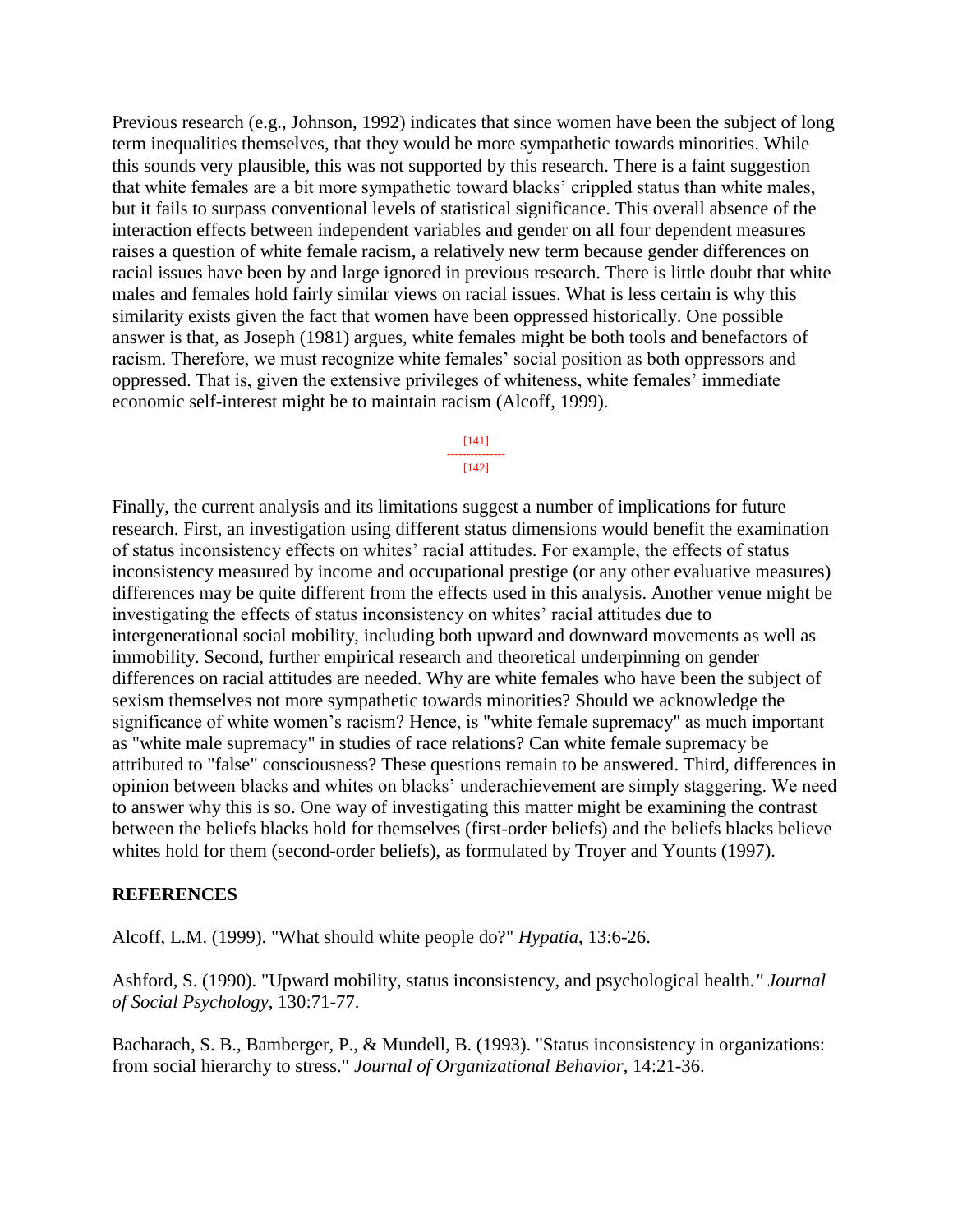Bobo, L. (1997). "Race, public opinion, and the social sphere." *Public Opinion Quarterly*, 61:1- 15.

#### [142] --------------- [143]

Bobo, L. & Kluegel, J.R. (1993). "Opposition to race-targeting: self-interest, stratification ideology, or racial attitudes?" *American Sociological Review* 58:443-64.

Bobo, L., Kluegel, J.R., & Smith, R.A. (1997). "Laissez faire racism: the crystallization of a 'kinder, gentler' anti-black ideology." In S.A Tuch & J.K. Martin (eds*.), Racial attitudes in the 1990s: continuity and change*. Westport, CT: Praeger.

Bonacici, E. (1976). "Advanced capitalism and black/white relations in the United States." *American Sociological Review* 41:34-51.

Berger, J., Cohen, B.P., & Zelditch, M. (1972). "Status characteristics and social interaction." *American Sociological Review*, 37:241-55.

Berger, J., Norman, R.Z., Balkwell, J.W., & Smith, R.F. (1992). "Status inconsistency in task situations: A test of four status processing principles." *American Sociological Review*, 57:843- 855.

Burke, P. (1996). "Social identities and psychosocial stress." In Howard B. Kaplan (ed.) *Perspectives on structure, theory, life-course, and methods* (pp. 141-174). San Diego, CA: Academic Press.

Campbell, J. C. (1992). "Wife-battering: cultural contexts versus Western social sciences." In D. A. Counts & J. K. Brown (eds.) *Sanctions and sanctuary: Cultural perspectives on the beating of wives*. (pp. 229-249). Boulder, CO: Westview Press.

Carmines, E. G., & Merriman, W.R. (1993). "The changing American dilemma: liberal values and racial policies." In P. M. Sniderman, P. E. Tetlock, & E. G. Carmines (eds.) *Prejudice, politics, and the American dilemma*. Stanford, CA: Stanford University Press.

Carmines, E.G., & Stimson, J.A. (1989). *Issue evolution: race and the transformation of American politics*. Princeton, NJ: Princeton University Press.

#### [143] --------------- [144]

Chan, A.Y. & Smith, K.R. (1995). "American families: issues in race and ethnicity." *Garland Library of Sociology*. 30:369-386.

Creighton, Z. A. & Williams, J.S. (1992). "The relative educational attainment and occupational prestige of black spouses and life satisfaction." *Western Journal of Black Studies*. 16(2):57-63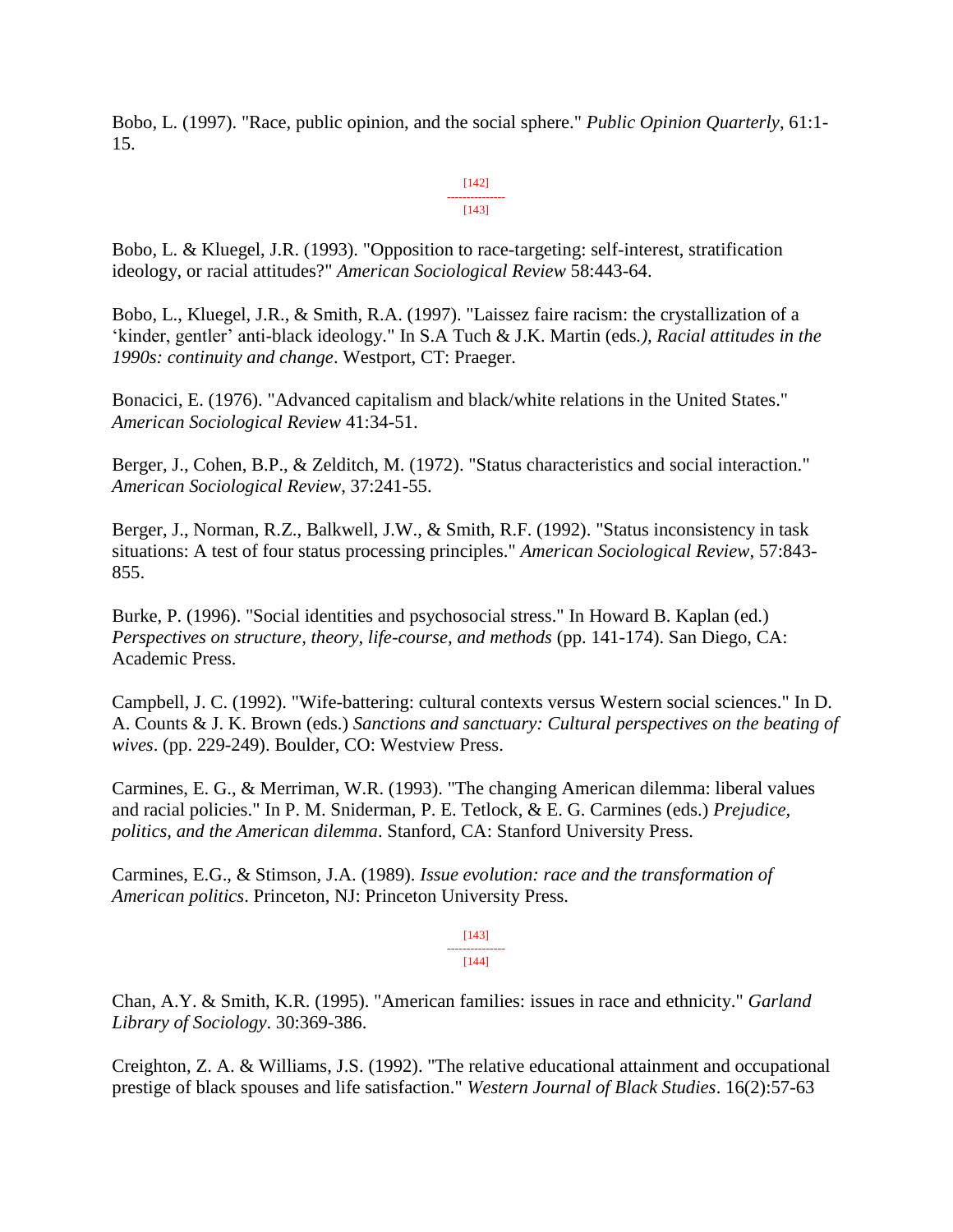Davis, J. (1995). *General social surveys, 1972-1994, cumulative codebook*. Storrs, CT: Roper Center.

D'Souza, D. (1995). *The end of racism*. New York: Free Press.

Firebaugh, G. & Davis, K.E. (1988). "Trends in anti-black prejudice, 1972-1984: region and cohort effects." *American Journal of Sociology*, 94:251-272.

Gaertner, S.L., & Dovidio, J.F. (1986). "The aversive form of racism." In J.F. Dovidio & S.L. Gaertner (eds.) *Prejudice, discrimination, and racism* (pp. 61-89). Orlando, FL: Academic Press.

Gilens, M. (1995). *Racial attitudes and opposition to welfare*. Journal of Politics 57:994-1,014.

Glaser, J. M. & Gilens, M. (1997). "Interregional migration and political resocialization: a study of racial attitudes under pressure." *Public Opinion Quarterly*, 61:72-87.

Hochschild, J.L. (1995). *Facing up to the American Dream: race, class, and the soul of the nation*. Princeton, NJ: Princeton University Press.

Holmes, M.D. & Butler, J.S. (1987) "Status inconsistency, racial separatism, and job satisfaction: a case study of the military." *Sociological Perspectives*, 30:201-224.

Hope, K. (1975) "Models of status inconsistency and social mobility effects." *American Sociological Review*, 40:322-43.

#### [144] --------------- [145]

Hornung, C.A. (1977). "Social status, status inconsistency and psychological stress*.*" *American Sociological Review*, 42:623-638.

Hornung, C.A., McCullough, B.C., & Sugimoto, T. (1981). "Status relationships in marriage: Risk factors in spouse abuse." *Journal of Marriage and the Family*, 43:675-692.

Johnson, A. G. (1992). *Human arrangements*. New York: Harcourt, Brace, Jovanovich.

Joseph, G. (1981). "The incompatible menage a trois: Marxism, feminism, and racism." In L. Sargent (ed.) *Women and revolution*. Boston: South End Press.

Kinder, D.R.& Sanders, L.M. (1996). *Divided by color: racial politics and democratic ideals*. Chicago: University of Chicago Press.

Kinder, D.R. & Sears, D.O. (1981). "Prejudice and politics: symbolic racism versus racial threats to the good life." *Journal of Personality and Social Psychology*. 40:414-431.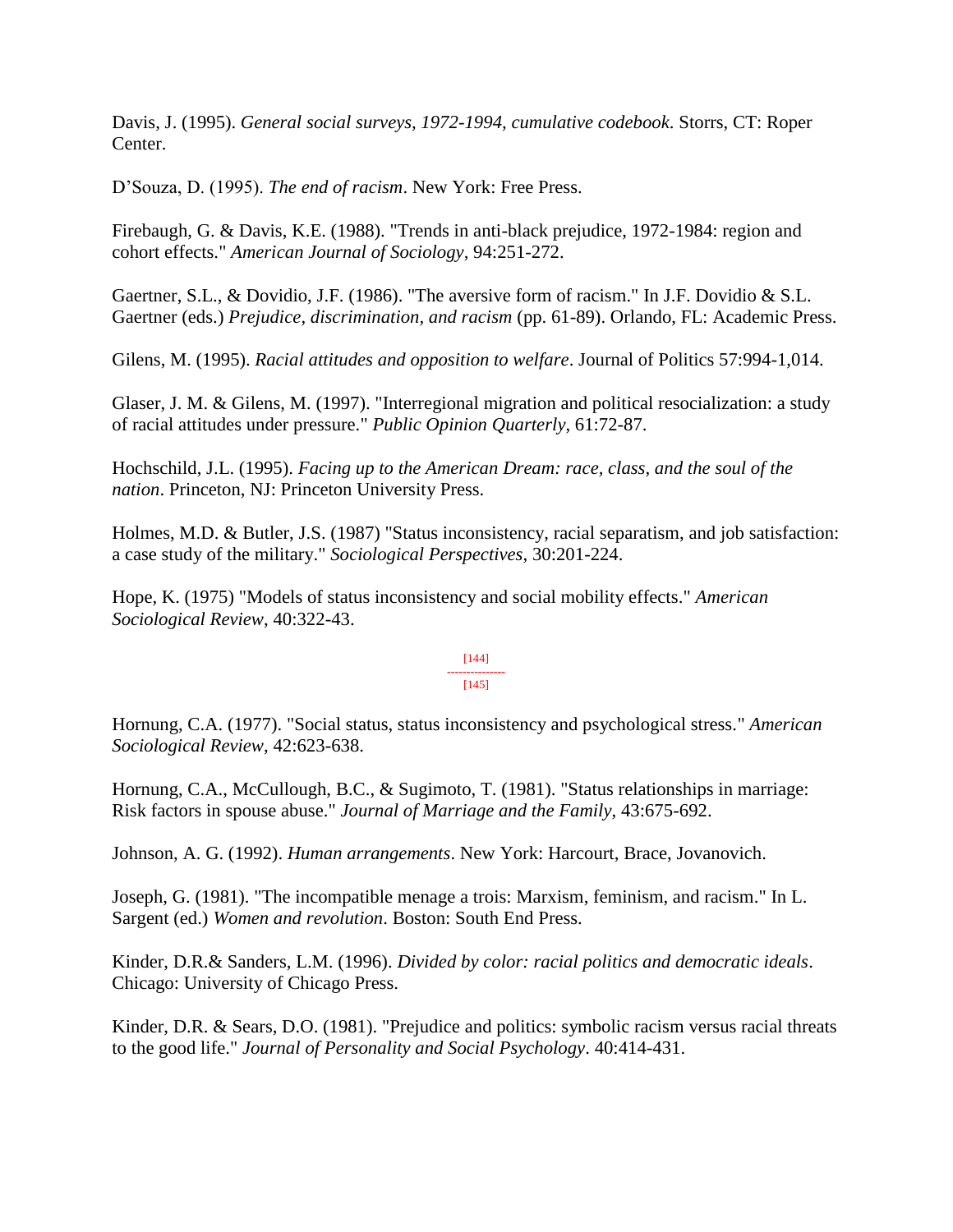Kluegel, J.R. (1990). "Trends in whites' explanation of the black-white gap in socioeconomic status, 1977-1989." *American Sociological Review*, 55:512-25.

Kluegel, J. R., & Smith, E. R. (1986). *Beliefs about inequality: Americans' views about what is and what ought to be*. New York: Aldine de Gruyter.

Kluegel, J.R. & Smith, E.R. (1983). "Affirmative action attitudes: effects of self-interest, racial affect, and stratification beliefs on whites' views." *Social Forces*, 61:797-824.

Krysan, M. (1998). "Privacy and the expression of white racial attitudes: a comparison across three continents." *Public Opinion Quarterly*, 62:506-509.

Kuklinski, J.H., Cobb, M.D., & Gilens, M. (1997). "Racial attitudes and the 'new South.'" *Journal of Politics*, 59:323-49.

> [145] --------------- [146]

Lange, A. Markus, E., Hageman, W., & Hanewald, G. (1991). "Status inconsistency, traditionality and marital distress in the Netherlands." *Psychological Reports*, 68:1,243-1,253.

Lenski, G.E. (1954). "Status crystallization: a non-vertical dimension of status." *American Sociological Review*, 19:405-413.

Lenski, G.E. (1956). "Social participation and status crystallization." *American Sociological Review*, 21:458-64.

Levey, G. B. (1996). "The liberalism of American Jews – has it been explained?" *British Journal of Political Science*, 26:369-402.

Levine, D.I. (1993). "What do wages buy?" *Administrative Science Quarterly*, 38:462-483.

Lipset, S.M. (1992). "Equal chances versus equal results." *The Annals of the American Academy of Political and Social Science*. 523:63-74.

Mannheim, B. (1993). "Gender and the effects of demographics, status and work values on work centrality." *Work and Occupations*, 20:3-22.

McConahay, J.B. (1986). "Modern racism, ambivalence, and the modern racism scale." In J. F. Dovidio & S. L. Gaertner (eds.) *Prejudice, discrimination, and racism* (pp. 91-126). Orlando, FL: Academic Press.

McConahay, J.B., and Hough, Jr., J.C. (1976). "Symbolic racism." *Journal of Social Issues,* 32:23-45.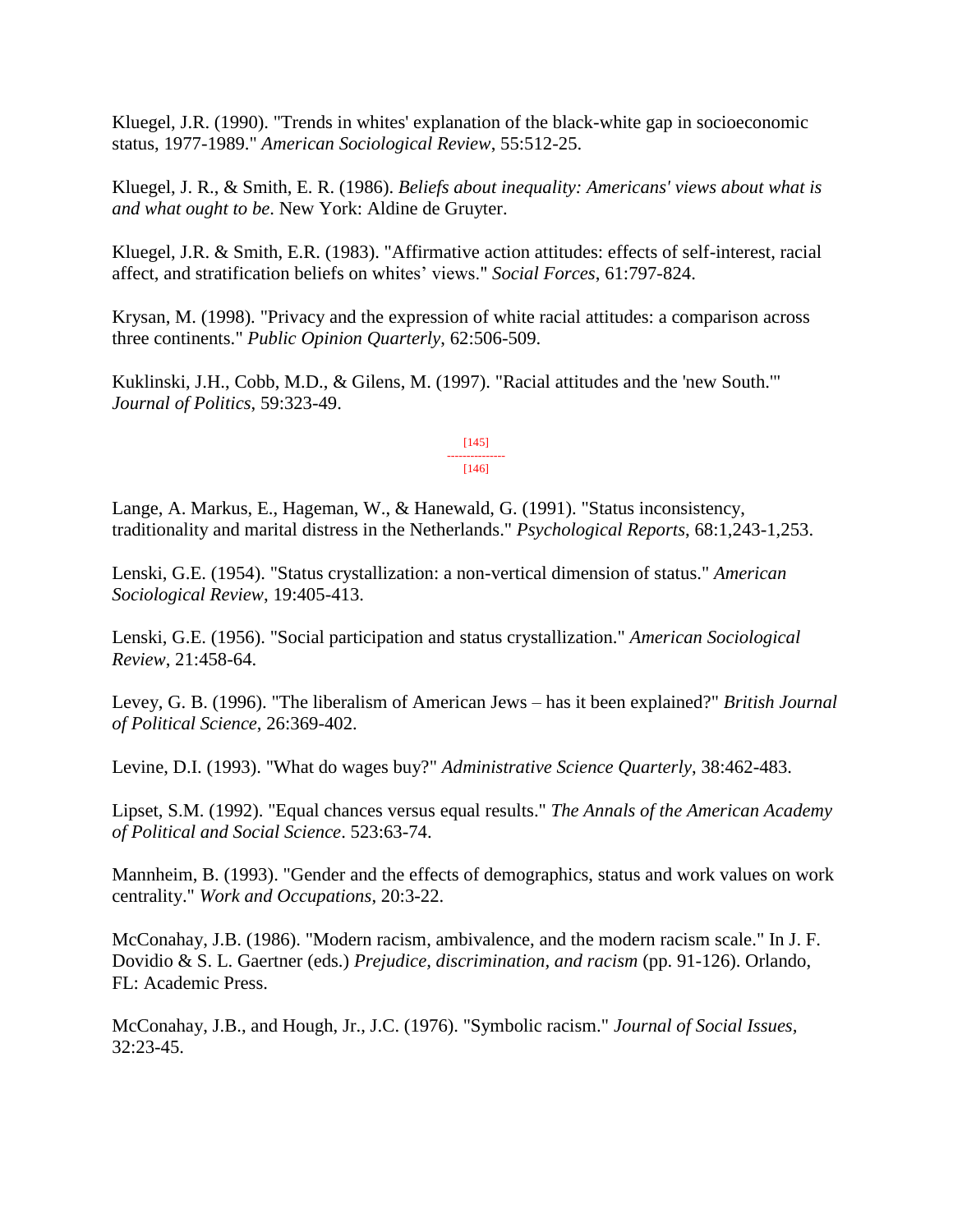Ridgeway, C.L. & Berger, Joseph. (1986). "Expectations, legitimation, and dominance behavior in task groups." *American Sociological Review*, 51:603-17.

> [146] --------------- [147]

Ridgeway, C.L., Johnson, C. & Diekema, D. (1994). "External status, legitimacy, and compliance in male and female groups." *Social Forces*, 72:1,051-77.

Schuman, H., Steeh, C., & Bobo, L. (1985). *Racial attitudes in America: Trends and interpretations*. Cambridge, MA: Harvard University Press.

Schuman, H. & Steeh, C. (1996). "The complexity of racial attitudes in America." In S. Pedraza and R.G. Rumbaut (eds.) *Origin and destinies: immigration, race, and ethnicity in America* (pp. 455-69). Belmont, CA:Wadsworth.

Sears, D. O. 1988. "Symbolic Racism." In P. A. Katz & D. A. Taylor (eds.) *Eliminating racism: profiles in controversy* (pp. 53-84). New York: Plenum.

Sears, D.O. (1993). "Symbolic politics: a socio-psychological theory." In S. Iyengar & W. J. McGuire (eds.) *Explorations in political psychology* (pp. 113-49). Durham, NC: Duke University Press.

Sears, D. O. & Citrin, J. (1985). *Tax revolt: something for nothing in California*. Cambridge, MA: Harvard University Press.

Sears, D.O., van Laar, C., Carrillo, M., & Kosterman, R. (1997) "Is it really racism? the origins of white Americans' opposition to race-targeted policies." *Public Opinion Quarterly*, 6:16-42.

Sniderman, P.M., Brody, R.a., & Tetlock, P.E. (1991). *Reasoning and choice: explorations in political psychology*. New York: Cambridge University Press.

Sniderman, P. M. & Hagen, M. (1985). *Race and inequality: a study in American values*. Chatham, NJ: Chatham Hourse.

Sniderman, P.M. and Kuklinski, J.H. (1998). "Affirmative action and the politics of realignment." *British Journal of Political Science*, 28:159-183.

> [147] --------------- [148]

Sniderman, P.M. & Piazza, T. (1993). *The scar of race*. Cambridge, MA: Harvard University Press.

Steeh, C. & Krysan, M. (1996). "Affirmative action and the public, 1970-1995." *Public Opinion Quarterly*, 60:128-158.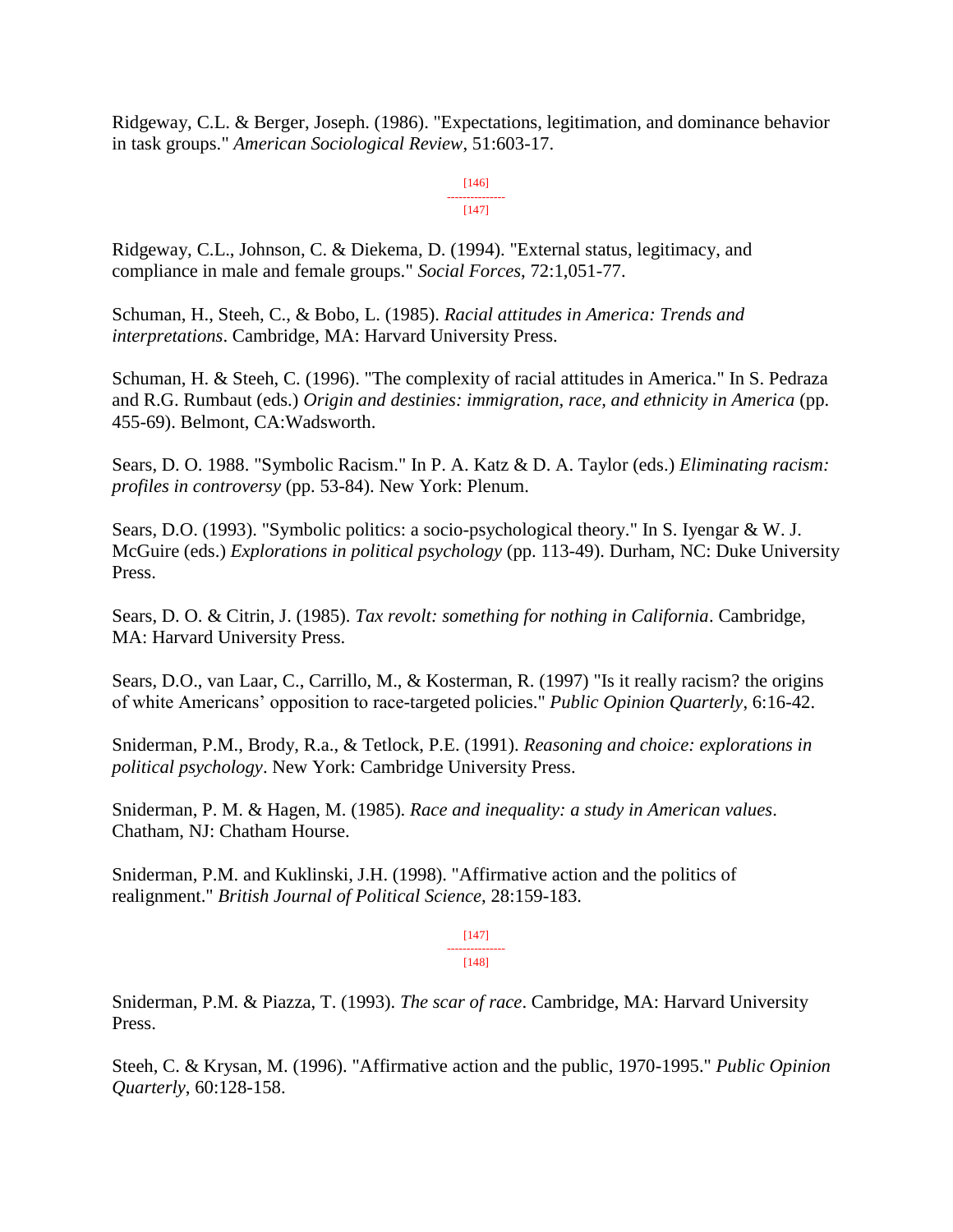Stouffer, S.A., Suchman, E.A., DeVinney, L.C., Star, S.A., & Williams, Jr., R.M. (1949). *The American soldier*. Princeton, NJ: Princeton University Press.

Troyer, L. & Younts, W. (1997). "Whose expectations matter? The relative power of first-and second-order expectations in determining social influence." *American Journal of Sociology*, 103:692-743.

Whitt, H.P. (1983). "Status inconsistency: A body of negative evidence or a statistical artifact?" *Social Forces*. 62:201-233.

Tuch, S.A. (1987). "Urbanism, region, and tolerance revisited: the case of racial prejudice." *American Sociological Review*, 52:504-10.

Yancey, G. (1999). "An examination of the effects of residential and church integration on racial attitudes of whites." *Sociological Persp*ectives, 42:279-291.

# **FOOTNOTES**

**1.** The actual sample size ranges from 2,795 to 2,874 for white males and from 2,680 to 2,737 for white females depending upon the dependent variable under analysis.

> [148] --------------- [149]

**2.** Before describing the results, it is necessary to discuss a methodological problem implicit in any test of the status inconsistency hypothesis. The issue is reminiscent of the methodological problem in the analysis of social mobility: how to separate the interaction effects (exchange mobility) from the main effects (structural mobility). Assuming that we have two status measures, A and B, both a linear additive model  $(A + B + (A - B))$  and a square additive model  $(A + B + AB)$  are intuitively appealing. But the issue is not that simple because multicollinearity may bias the estimates observed in these models (see Hope, 1975; Whitt, 1983). Yet, a model that includes the interaction effects  $((A - B)$  or AB) only may produce estimates that are confounded by the main effects, as suggested by anonymous reviewer. The approach presented in this paper not only addresses the interaction effects (overachievers and underachievers) directly but also substantially controls the main effects by adopting a set of design matrix variables. See footnote 4 for further information.

**3.** Southern states from the sample include South Atlantic (Delaware, Maryland, West Virginia, Virginia, North Carolina, South Carolina, Georgia, Florida), East South Central (Kentucky, Tennessee, Alabama, Mississippi), and West South Central (Arkansas, Oklahoma, Louisiana, and Texas).

**4.** In analysis of variance or linear regression designs, the partial or marginal coding method is popularly used. That is, one can specify a set of design variables so that each category of given independent variable can be compared to the overall mean. The present research follows the reference cell coding method which one specifies a set of design variables so that each category